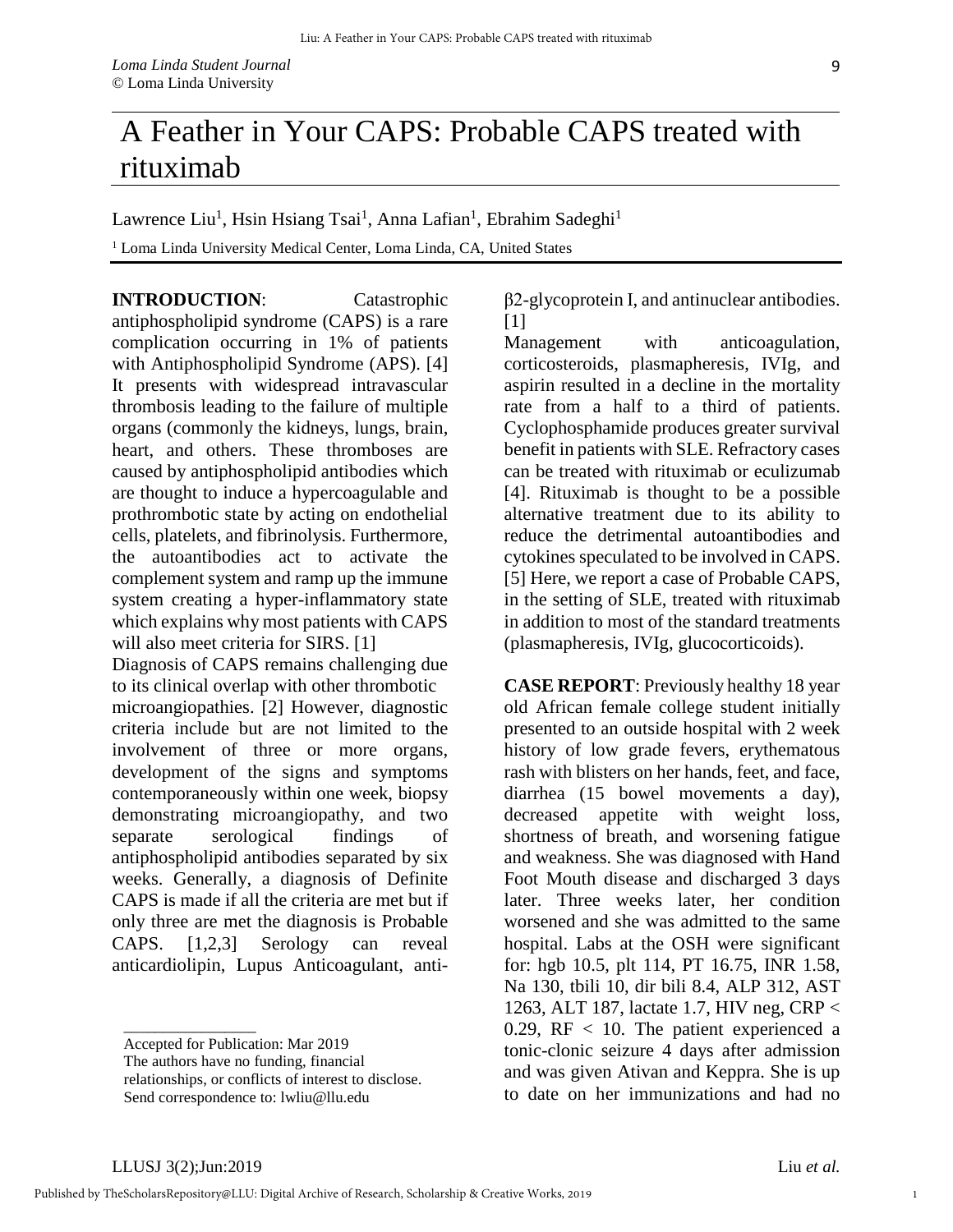*Loma Linda Student Journal* © Loma Linda University

recent sick contacts. She was born in Nigeria and moved to the US two and a half years ago for college and has not left the US since then. After the seizure at the OSH, the patient was taken by family to our ED. She was lethargic and unresponsive in her car and was brought in by ED staff, patient was tachycardic up to 131, tachypneic up to 50, and hypotensive 80/50. She was given 3 liters of IVF with transient improvement in BP. Due to patient's worsening mental status and desaturation, she was intubated and required vasopressors for hypotension. Labs were significant for hgb 7, plt 78, INR 4.3, Na 134, K 3.4, Cl 112, HCO3 8, BUN 31, Cr 1.7, alb 1.4, AST 1102, ALT 156, alk phos 267, tbili 6.7, CRP 9.3, lactate 5.4, procal 73, UA with 74 WBC, 259 RBC, 5 granular casts on sediment, and UPC of 8338 mg/g. CXR showed diffuse bilateral interstitial and alveolar opacities. CT chest showed patchy bilateral consolidation, pleural effusion and axillary/supraclavicular LAD. CT head had minimal prominence of the temporal horns and third ventricle. CT abdomen showed hepatomegaly, inguinal LAD, and small amount of free fluid in the abd/pelvis.

Due to worsening respiratory status, patient required intubation and mechanical ventilation. Her pulmonary edema, elevated cardiac enzymes, and renal function (urine output and creatinine) worsened even with gentle diuresis so she required dialysis. Her hospital course was complicated by MSSA bacteremia (on HD 8), MSSE bacteremia (on HD 32), C. krusei candidemia (on HD 37), and CMV Colitis (on HD 46). TEE was negative for any other structural or valvular abnormalities. She was treated with vancomycin, pip-tazo, cefepime, cefazolin, ciprofloxacin, metronidazole, fluconazole, voriconazole, micafungin, valganciclovir, and acyclovir during admission. Autoimmune work-up was positive for ANA+ (homogeneous 1:640 titer), dsDNA 96, Chromatin >8, Smith 1.9, Sm RNP 2.5,

RNP 6.6, Lupus Anticoagulant, Beta-2 glycoprotein IgA, decreased C3/C4 levels, and elevated ESR/CRP. PBS showed 6-9 schistocytes/hpf. Additional lab work showed consistent elevation of PT/PTT, LD (1494), normal fibrinogen, haptoglobin, and slight decreased ADAMST13 activity (36%). On HD6, MRI Brain that showed interval development of several significant intraparenchymal hematomas with mild mass effect (largest in left frontal lobe is 26cc with 3 mm midline shift) and intraventricular extension suggestive of severe coagulopathy. Pt was transfused with platelets and pRBC's and started on hypertonic saline boluses. Patient was treated for Probable CAPS, in the setting of SLE, with daily hydroxychloroquine, daily methylprednisolone 80 mg, 5 cycles of plasmapheresis, and 3 cycles of rituximab (beginning on HD 16; 375mg/m2 each dose). Anticoagulation was held in the setting of the patient's intracerebral hemorrhage and frequent bleeding from tracheostomy site. Renal biopsy was not performed since the patient had thrombocytopenia and leukocytosis. Given her positive anti-dsDNA antibody, microscopic hematuria, nephrotic range proteinuria on UA, and poor renal function, patient was treated with mycophenolate mofetil for Lupus Nephritis. On HD 19, pt had a seizure-like episode and Keppra was started. vEEG showed diffuse background changes and no evidence of seizure. Contrast CT Head was negative for abscesses or masses. The patient gradually began showing signs of improvement with the ability to follow simple commands and improvement of laboratory values. Repeat CT head demonstrated improving edema and resolved midline shift. On HD 52, patient was taken off of hemodialysis with good renal function and only required hemodialysis on HD 58 due to hyperkalemia.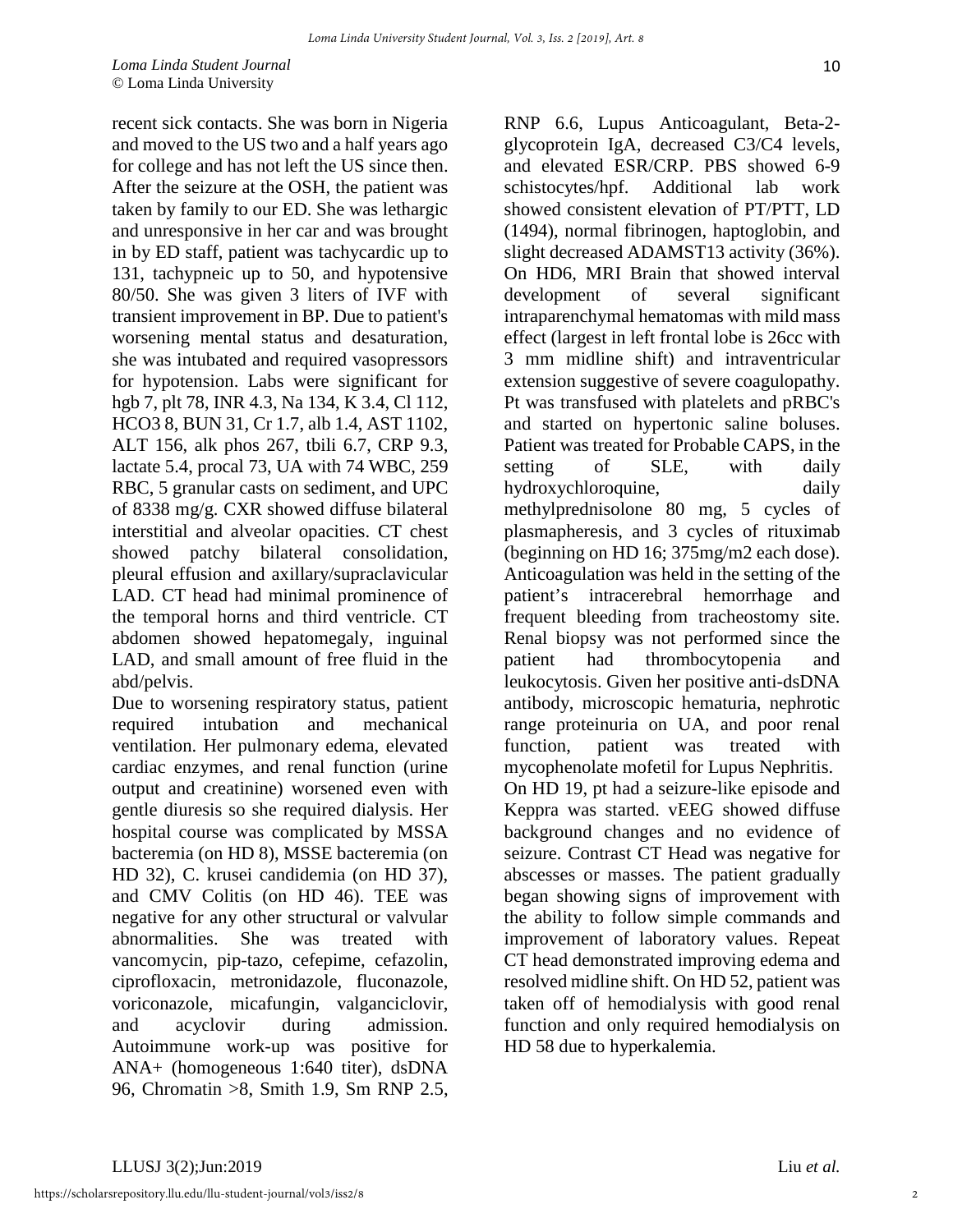*Loma Linda Student Journal* © Loma Linda University



*R hand rash* 



*R elbow discoid rash* 



*R lower lip mucosal erosion* 



*L hand rash* 



*R hand rash* 



*T2 AX MRI Brain*

11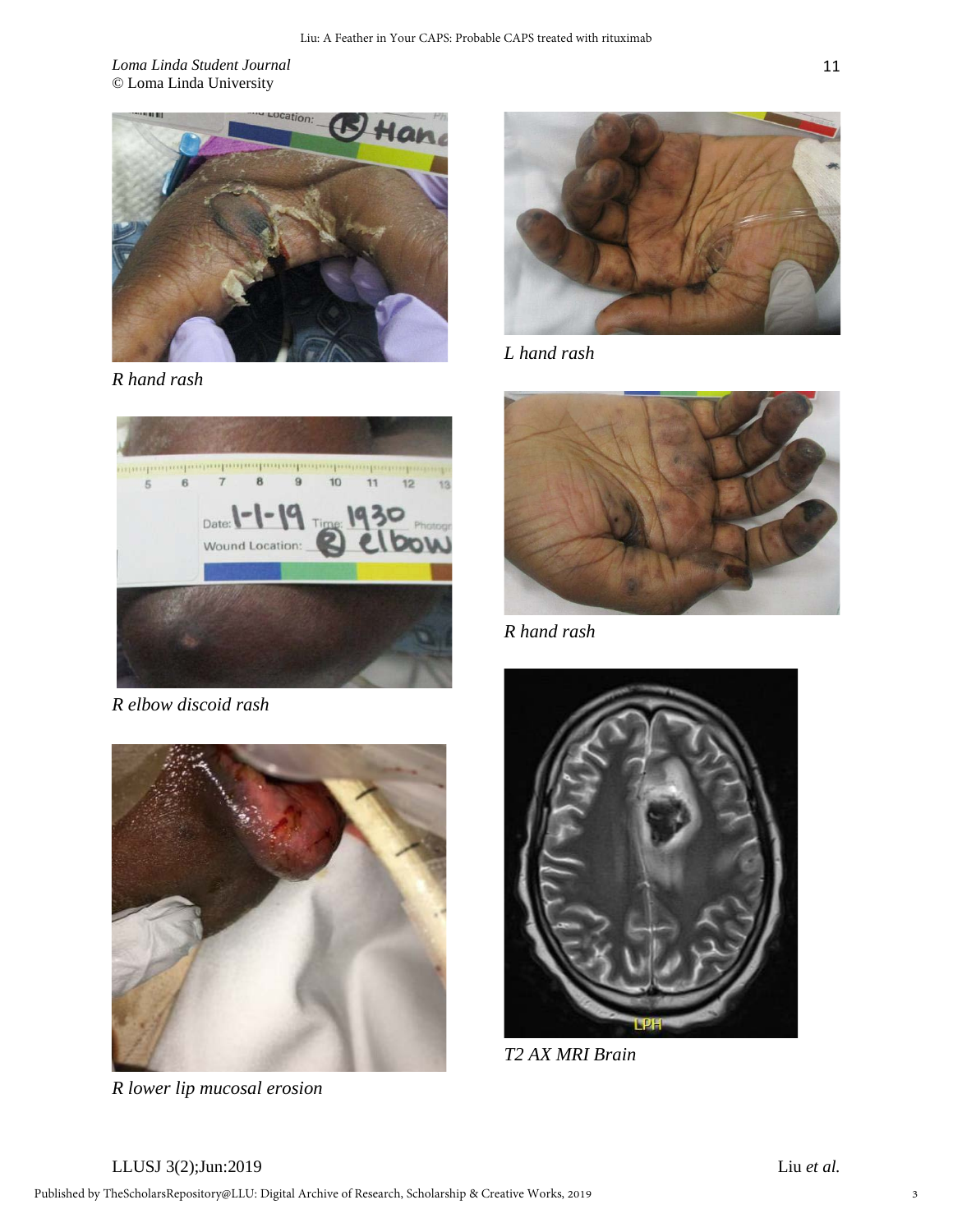*Loma Linda Student Journal* © Loma Linda University



*Noncon CTH* 



*CT Chest on admission with patchy opacities and bilateral pleural effusions noted* 

**DISCUSSION**: CAPS is a devastating syndrome that disproportionately affects women at higher rates than men (72% of CAPS occur in women). Most cases are precipitated by infection, operations, stopping anticoagulants, complications of pregnancy, and malignancy. Approximately half of patients with CAPS have an autoimmune disorder and 40% have SLE which is a poor prognostic factor. [6] Since there was no tissue biopsy demonstrating MAHA, the diagnosis was Probable CAPS.

The kidneys are the most commonly involved organ (greater than two thirds of CAPS cases) leading to acute kidney failure, proteinuria, hematuria, hypertension. Other frequently involved organs are the lungs (64%), CNS (62%), heart (51%), and skin (50%). [1] Our patient exhibited involvement of all these organs and the liver on initial presentation; furthermore, all of her signs and symptoms appeared within the same timeframe. The most common laboratory findings are antiphospholipid antibodies (especially Anticardiolipin IgG and Lupus anticoagulant), ANA, and thrombocytopenia. Because CAPS causes microangiopathy, schistocytes and hemolytic anemia can also be seen. All of these laboratory findings, except anticardiolipin IgG, were seen in this case. [1,2] CAPS is commonly treated with anticoagulation, antiplatelet agents, corticosteroids, plasmapheresis, and IVIg. Plasmapheresis and IVIg remove the antiphospholipid antibodies which are thought to be the causative agents of CAPS. Anticoagulation and antiplatelet agents counteract the hypercoagulable and prothrombotic state. Corticosteroids relieve the ongoing inflammatory processes caused by the activation of the complement pathways. Additionally, biologic therapies have been recommended for the treatment of refractory CAPS. Rituximab, an antibody against CD20, is thought to reduce B cells leading to decreased antiphospholipid antibody and cytokine levels. Eculizumab is an antibody that inhibits the terminal complement pathway thereby decreasing the amount of tissue injury and inflammation. Case reports and CAPS registry have shown resolution of CAPS refractory to standard management after use of eculizumab or rituximab. [5] Herein, we report the improvement of Probable CAPS upon adding rituximab to the therapeutic regimen.

4